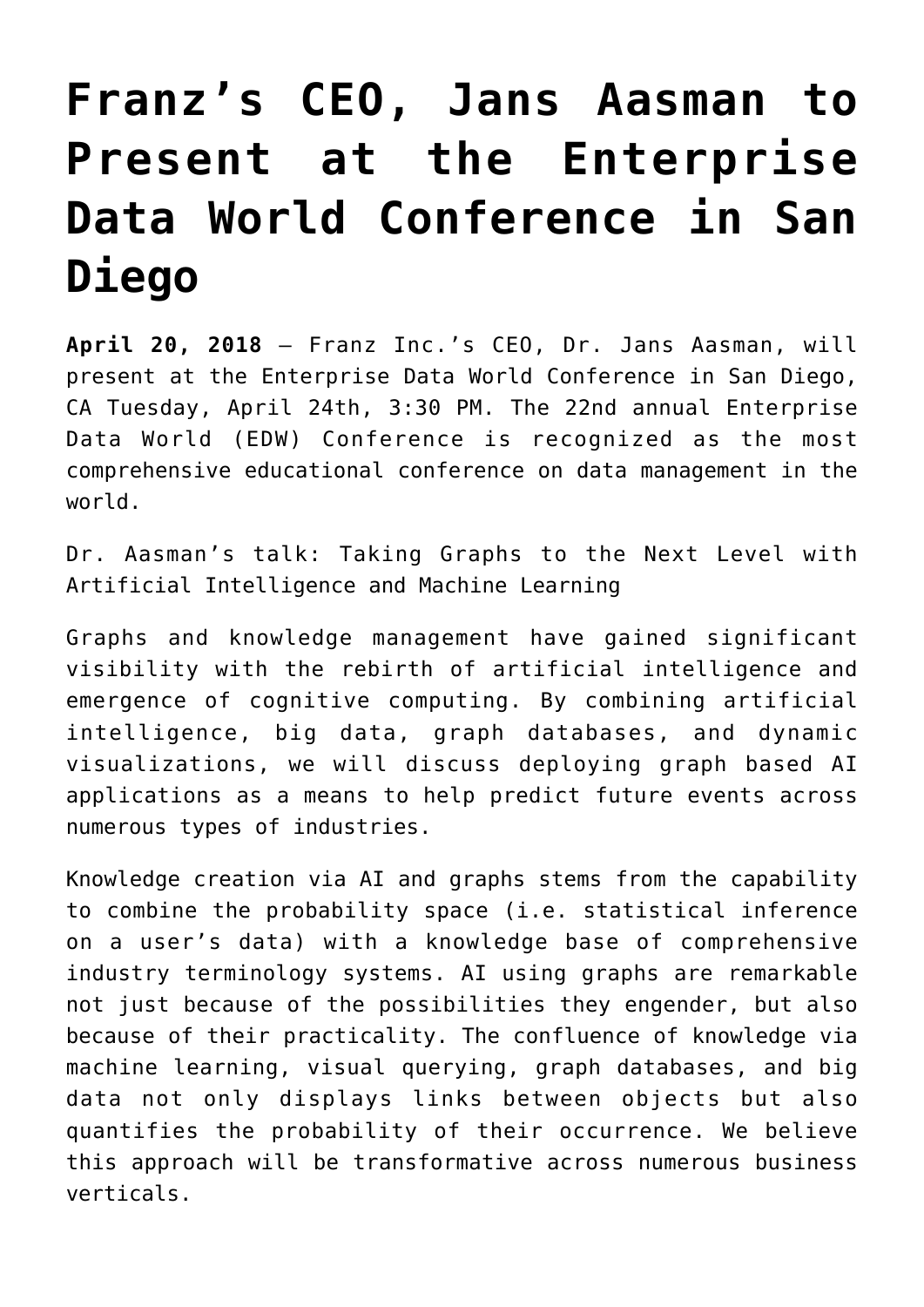During the presentation, we will describe the graph-based AI concepts that also incorporate Hadoop, along with analytics via R, SPARK ML, and other AI techniques for practical Enterprise predictive analytics use cases.

## **About Dr. Jans Aasman**

Jans Aasman started his career as an experimental and cognitive psychologist, earning his Ph.D. in cognitive science with a detailed model of car driver behavior using Common Lisp and Soar. He has spent most of his professional life in telecommunications research, specializing in intelligent user interfaces and applied artificial intelligence projects. From 1995 to 2004, he was also a part-time professor in the Industrial Design department of the Technical University of Delft. Jans is currently the CEO of Franz Inc., the leading supplier of commercial, persistent, and scalable RDF database products that provide the storage layer for powerful reasoning and ontology modeling capabilities for Semantic Web applications.

## **About Franz Inc.**

Franz Inc. is an early innovator in Artificial Intelligence (AI) and leading supplier of Semantic Graph Database technology with expert knowledge in developing and deploying complex Big Data analytics solutions. AllegroGraph, Franz's flagship, high-performance, transactional, and scalable Semantic Graph Database, provides the solid storage layer for Enterprise grade NoSQL solutions. AllegroGraph's Activity Recognition capabilities provides a powerful means to aggregate and analyze data about individual and organizational behaviors, preferences, relationships, plus spatial and temporal linkages between individuals and groups. For additional Franz Inc. customer success stories, please visit:

AllegroGraph –

https://allegrograph.com/allegrograph-at-work/